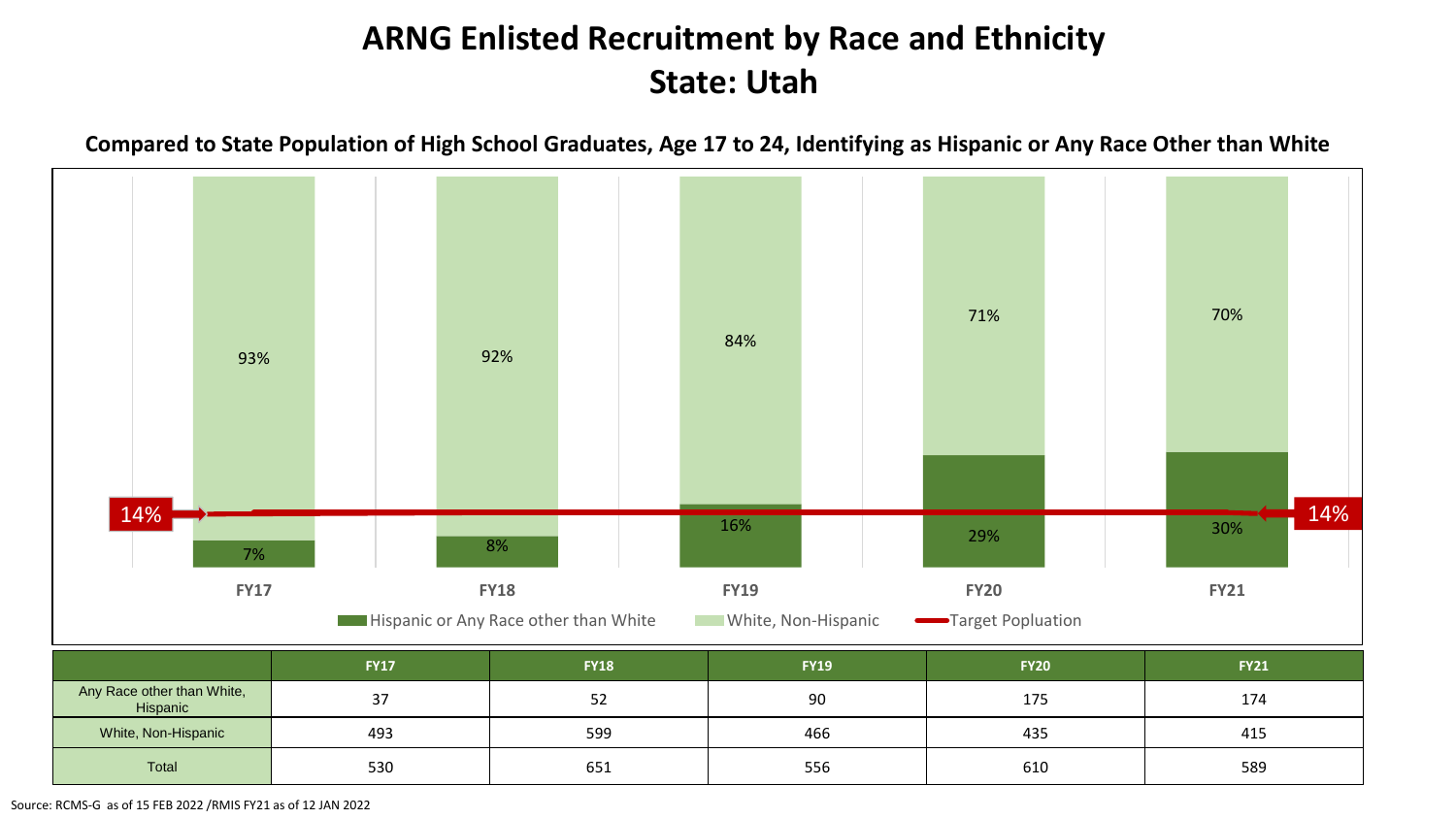### **ARNG Enlisted Recruitment by Gender State: Utah**

**Compared to the Highest State Army National Guard Female Representation Level in the Lower-48**



|        | <b>FY17</b> | <b>FY18</b> | <b>FY19</b> | <b>FY20</b>              | <b>FY21</b> |
|--------|-------------|-------------|-------------|--------------------------|-------------|
| Female | 59          | 91          | 66          | $\overline{\phantom{a}}$ | 70          |
| Male   | 471         | 560         | 490         | 533                      | 519         |
| Total  | 530         | 651         | 556         | 610                      | 589         |

Source: RCMS-G as of 15 FEB 2022 /RMIS FY21 as of 12 JAN 2022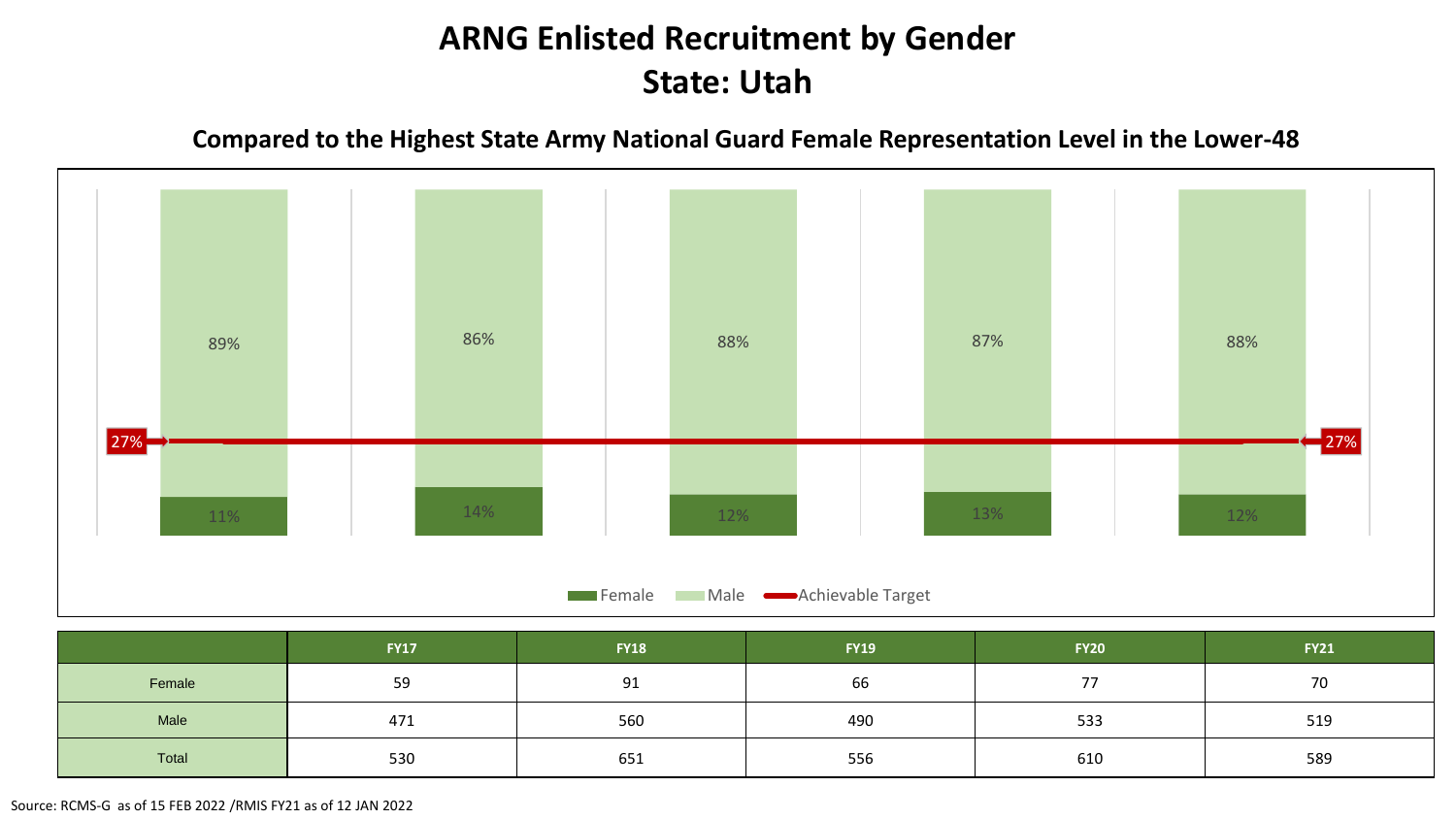# **ANG Enlisted Recruitment by Race and Ethnicity State: Utah**

**Compared to State Population of High School Graduates, Age 17 to 24, Identifying as Hispanic or Any Race Other than White**



|                                        | <b>FY17</b> | <b>FY18</b> | <b>FY19</b> | <b>FY20</b> | <b>FY21</b> |
|----------------------------------------|-------------|-------------|-------------|-------------|-------------|
| Any Race other than White,<br>Hispanic | 18          | 25          | 28          | 26          |             |
| White, Non-Hispanic                    | 97          | 101         | 96          | 95          | <b>. .</b>  |
| Total                                  | 115         | 126         | 124         | 121         | 14          |

Source: CHRIS as of 16 FEB 2022 /RMIS FY21 as of 12 JAN 2022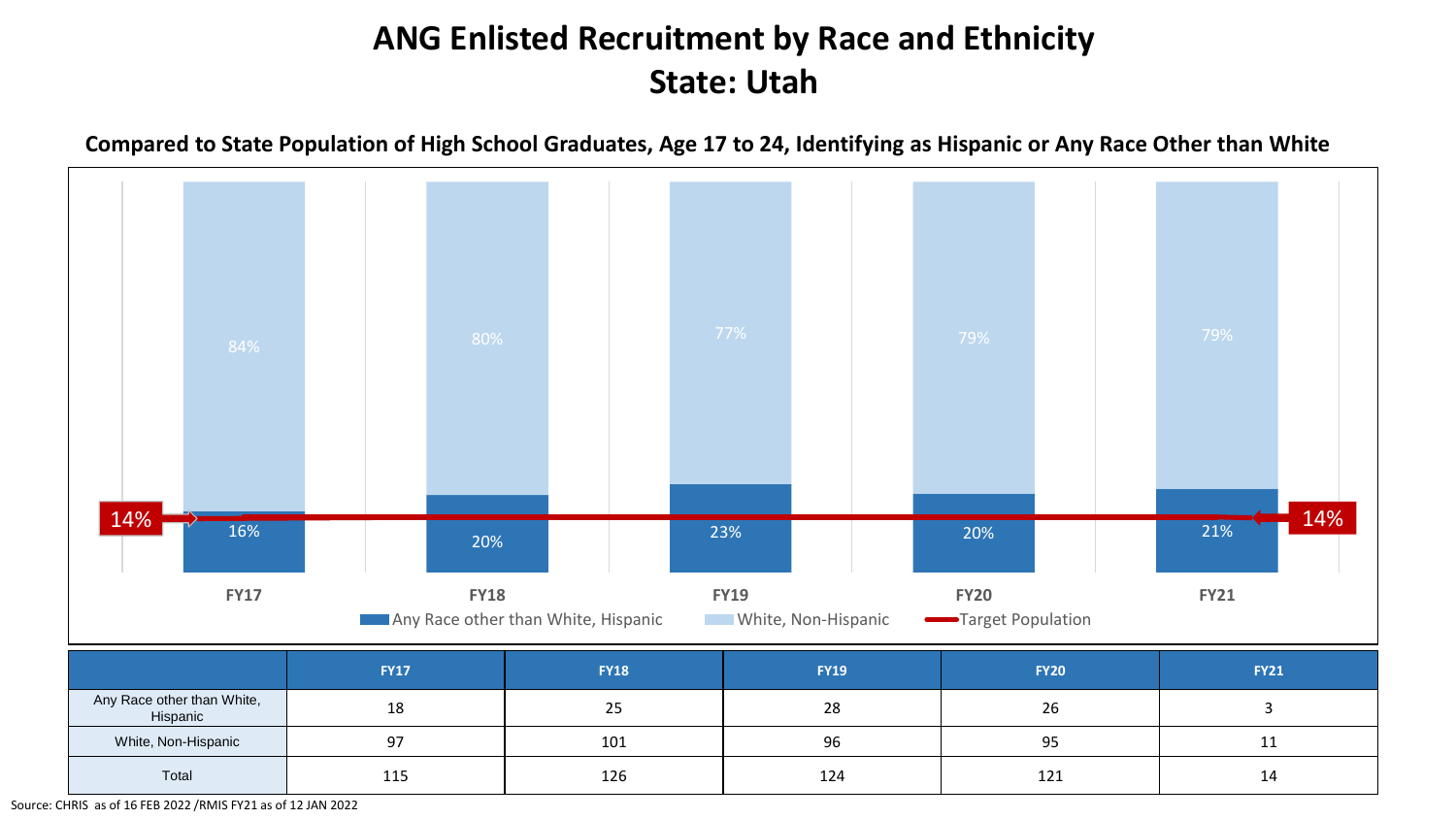# **ANG Enlisted Recruitment by Gender State: Utah**

**Compared to the Highest State Air National Guard Female Representation Level in the Lower-48**



|        | <b>FY17</b> | <b>FY18</b> | <b>FY19</b> | <b>FY20</b> | <b>FY21</b> |
|--------|-------------|-------------|-------------|-------------|-------------|
| Female | 24          | 21          | 27          | 20          |             |
| Male   | 91          | 105         | 97          | 101         | 13          |
| Total  | 115         | 126         | 124         | 121         | 14          |

Source: CHRIS as of 16 FEB 2022 /RMIS FY21 as of 12 JAN 2022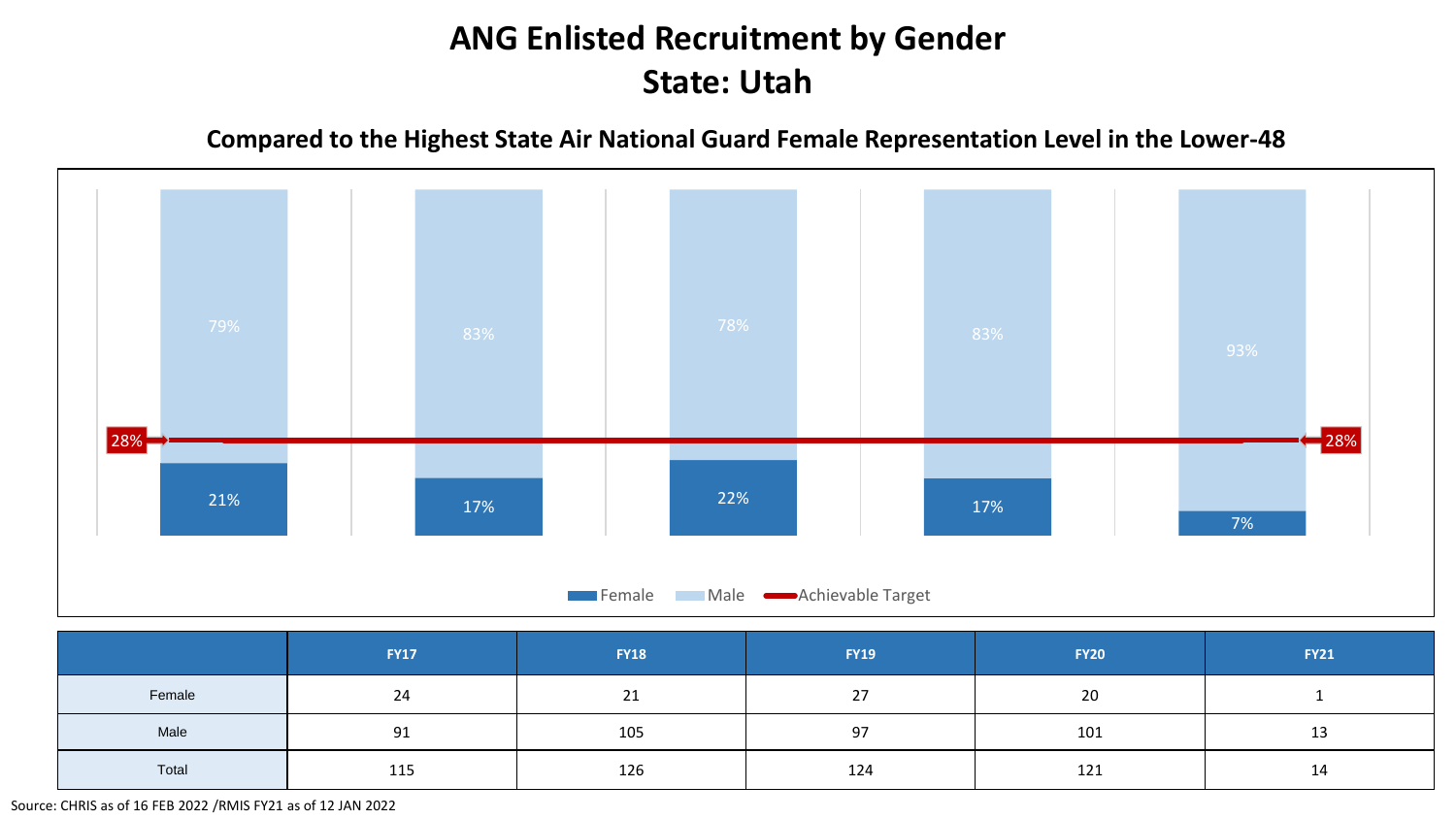### **ARNG Separation Rate by Race and Ethnicity State: Utah**

**Enlisted, Grade E1 to E7, Separation Rate for the Identified Racial and Ethnic Group**



Any Race other than White, Hispanic **White, Any Race other than White, Non-Hispanic** 

| <b>FY17</b>                               | Population<br>Start of FY | <b>Separations</b> | <b>FY18</b>                                  | Population<br>Start of FY | Separations | <b>FY19</b>                                         | Population<br>Start of FY | <b>Separations</b> | <b>FY20</b>                                  | Population<br>Start of FY | <b>Separations</b> | <b>FY21</b>                                  | Population<br>Start of FY | Separations |
|-------------------------------------------|---------------------------|--------------------|----------------------------------------------|---------------------------|-------------|-----------------------------------------------------|---------------------------|--------------------|----------------------------------------------|---------------------------|--------------------|----------------------------------------------|---------------------------|-------------|
| Any Race other<br>than White,<br>Hispanic | 470                       | 44                 | Any Race<br>other than<br>White,<br>Hispanic | 454                       | 64          | Any Race<br>other than<br>White,<br><b>Hispanic</b> | 501                       | 40                 | Any Race<br>other than<br>White,<br>Hispanic | 622                       | 59                 | Any Race<br>other than<br>White,<br>Hispanic | 626                       | 70          |
| White, Non-<br>Hispanic                   | 3799                      | 383                | White, Non-<br><b>Hispanic</b>               | 3877                      | 465         | White, Non-<br><b>Hispanic</b>                      | 3966                      | 327                | White, Non-<br>Hispanic                      | 3840                      | 440                | White, Non-<br>Hispanic                      | 3888                      | 391         |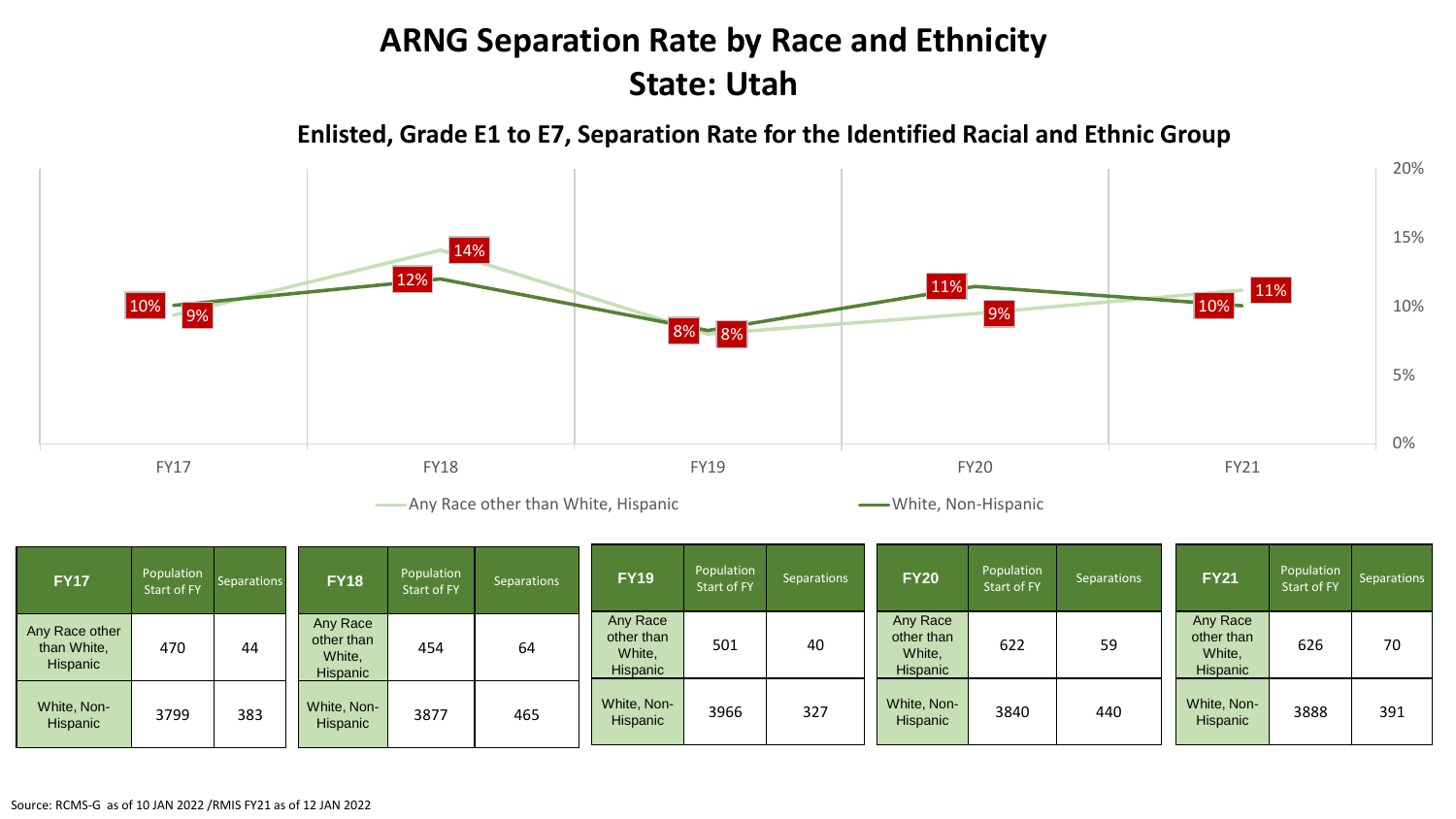### **ARNG Separation Rate by Gender State: Utah**

**Enlisted, Grade E1 to E7, Separation Rate for the Identified Gender**



| <b>FY17</b> | Population<br>Start of FY | Separations | <b>FY18</b> | Population<br>Start of FY | Separations | <b>FY19</b> | Population<br>Start of FY | Separations | <b>FY20</b> | Population<br>Start of FY | Separations | <b>FY21</b> | Population<br>Start of FY | Separations |
|-------------|---------------------------|-------------|-------------|---------------------------|-------------|-------------|---------------------------|-------------|-------------|---------------------------|-------------|-------------|---------------------------|-------------|
| Female      | 421                       | 42          | Female      | 458                       | 57          | Female      | 473                       | 47          | Female      | 474                       | 61          | Female      | 481                       | 56          |
| Male        | 3848                      | 385         | Male        | 3873                      | 472         | Male        | 3994                      | 320         | Male        | 3988                      | 438         | Male        | 4033                      | 405         |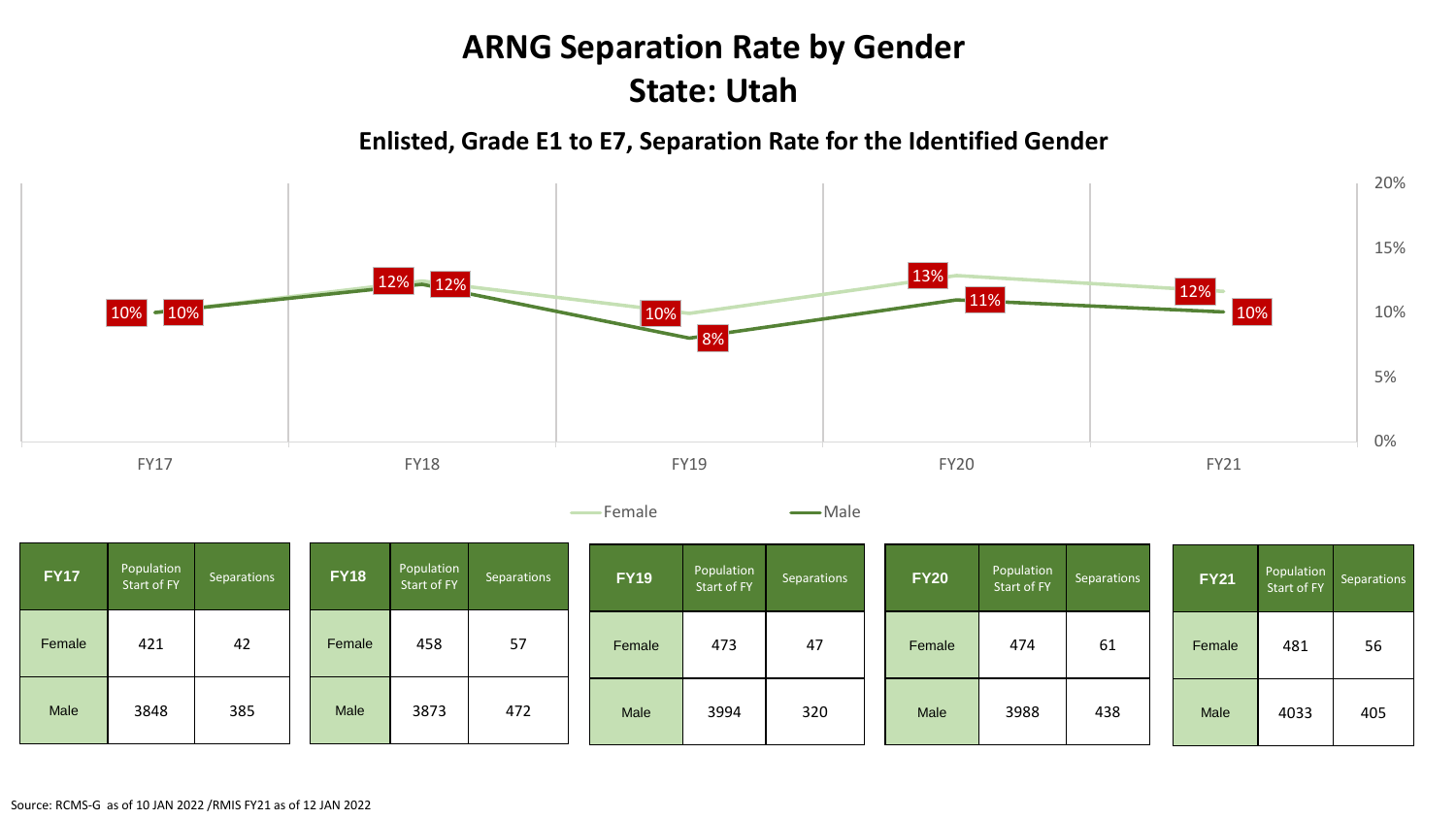### **ANG Separation Rate by Race and Ethnicity State: Utah**

**Enlisted, Grade E1 to E7, Separation Rate for the Identified Racial and Ethnic Group**



Any Race other than White, Hispanic **White, Any Race other than White, Hispanic** 

| <b>FY17</b>                               | Population<br>Start of FY | <b>Separations</b> | <b>FY18</b>                                  | <b>Population Start</b><br>of FY | <b>Separations</b> | <b>FY19</b>                                  | Population<br>Start of FY | <b>Separations</b> | <b>FY20</b>                                  | Population<br>Start of FY | <b>Separations</b> | <b>FY21</b>                                  | Population<br><b>Start of FY</b> | Separations |
|-------------------------------------------|---------------------------|--------------------|----------------------------------------------|----------------------------------|--------------------|----------------------------------------------|---------------------------|--------------------|----------------------------------------------|---------------------------|--------------------|----------------------------------------------|----------------------------------|-------------|
| Any Race other<br>than White,<br>Hispanic | 199                       | 14                 | Any Race<br>other than<br>White,<br>Hispanic | 210                              | 15                 | Any Race<br>other than<br>White,<br>Hispanic | 221                       | 21                 | Any Race<br>other than<br>White,<br>Hispanic | 237                       | 15                 | Any Race<br>other than<br>White,<br>Hispanic | 217                              |             |
| White, Non-<br>Hispanic                   | 954                       | 88                 | White, Non-<br>Hispanic                      | 960                              | 81                 | White, Non-<br>Hispanic                      | 951                       | 81                 | White, Non-<br>Hispanic                      | 934                       | 80                 | White, Non-<br>Hispanic                      | 948                              | 18          |